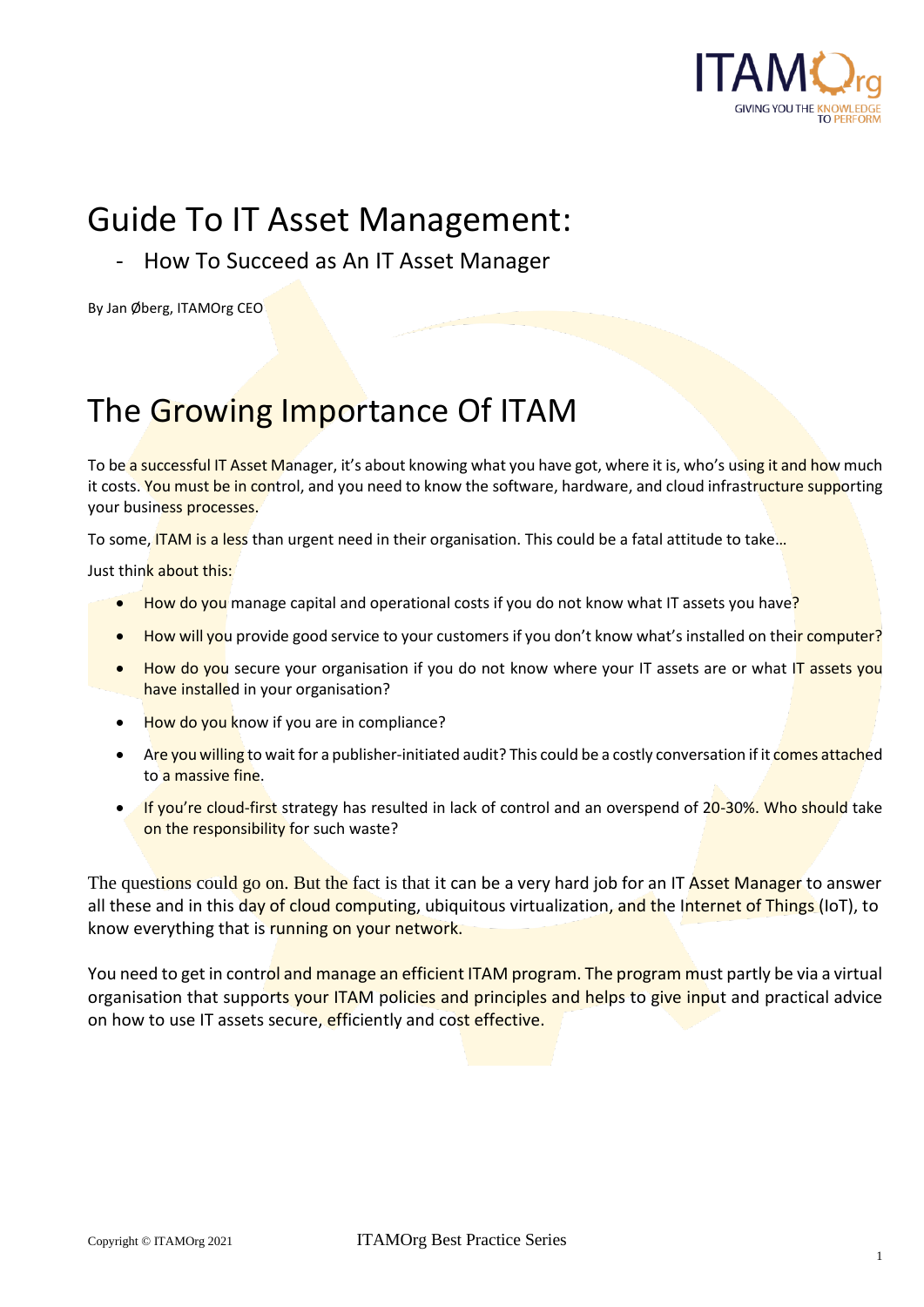

# IT Asset Manager Challenges

One of the biggest challenges for the IT Asset Manager is to be in control of all IT Assets. The IT Asset Manager is not the only party who is dealing with IT Assets. On a daily basis, IT support and IT specialists are changing IT Assets as part of their job, which could include support, maintenance, installation of new IT Assets or retiring and disposing of IT Assets or making retired IT Assets ready for re-use.

Without well-implemented and mature processes, procedures, and technologies the IT Asset Manager will struggle to fulfil the role in the organisation.



An IT Asset Manager is tasked with managing all IT assets within a business. This includes anything from software and hardware to digital assets and cloud services. IT Managers are also primarily responsible for the deployment and operational functions of an IT Asset Management (ITAM) system. As well as the strategic management of all IT assets and the day-to-day management of workflow tasks.

It is not an easy job to be in control and manage the daily changing IT environment, therefore you also need to make sure you have the right people with the right set of skills and knowledge to support your responsibilities in your organisation.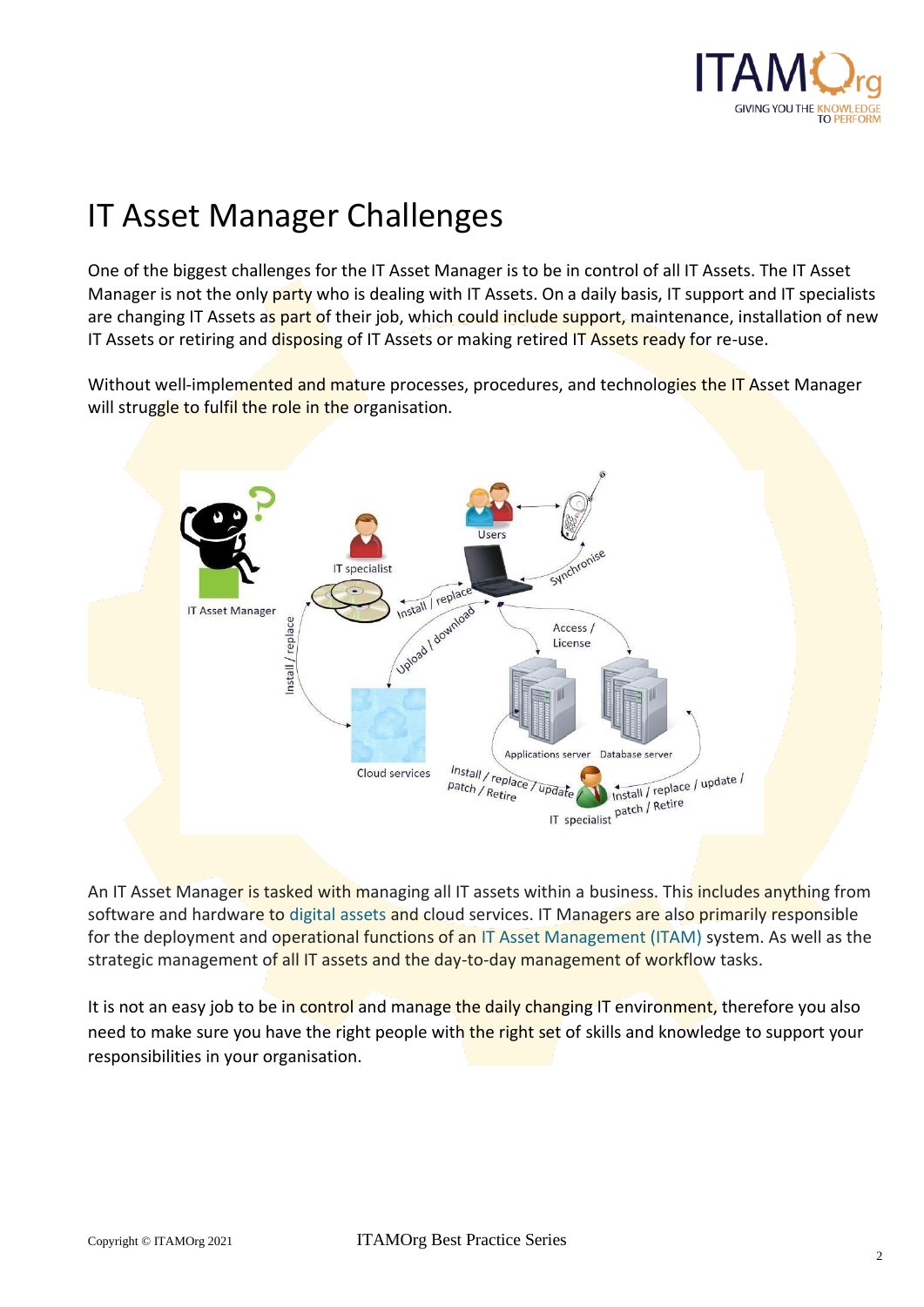



*Basic knowledge of ITAM and ITIL is a steppingstone for your career and a prerequisite to several key business areas in the organisation.* 

As an IT Asset Manager, it is key to identify which roles are assigned to support you and which skills and competencies they possess. Are they capable of support you in your mission?

You need to know this because you're dependent on their advice and insight to setup the cross functional controls and management ITAM system based on different best practices such as IT Service Management, IT Governance principles, IT Security policies etc.

ITIL<sup>®</sup> – IT Service Management and ITAM are two very basic disciplines to understand for everybody involved with technology in their professional life. Quite clearly – ITAM professionals need to understand at a deeper level the complexity in managing technology – but also relate this complexity to the organisation and be part of the overall governance structure.

#### *For people in IT Service Management;*

#### *You cannot deliver good service if you don't know what you have!*

You need to have a clear and consistent knowledge of what you have, where it is, who owns it, the actual status etc. The same is true for IT Security; **governance** structures around the IT Assets are essential to run a secure operation. A logical touchpoint could be the CIS controls or the ISO 27000 series. In Procurement, Legal and Finance the touchpoint is the supply chain, vendor management and IT Contract Management (CATS or other)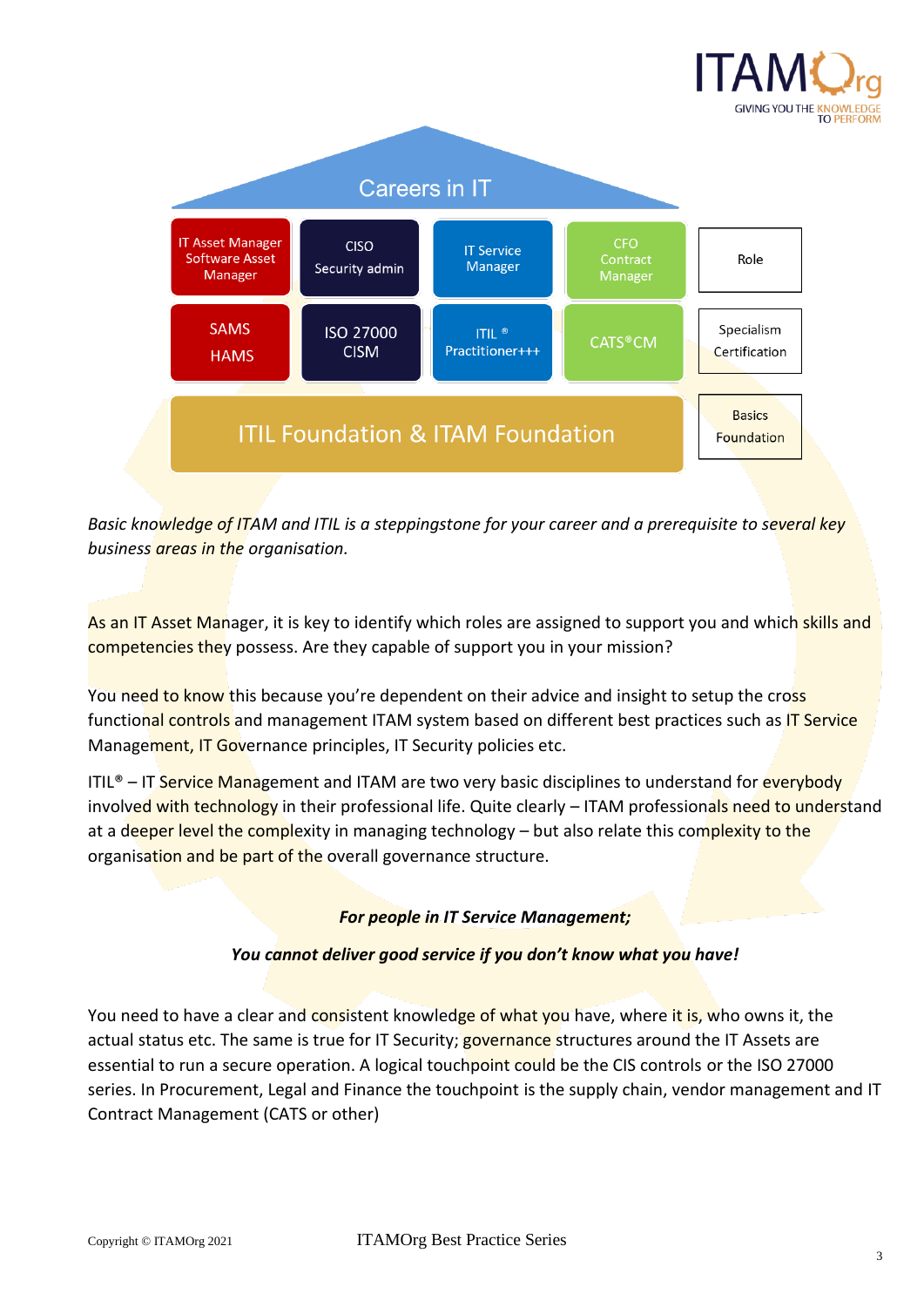

# **What Is the Role and Responsibility of An IT Asset Manager?**

An IT Asset Manager is responsible for the management and maintenance of an organisation's IT assets. Whether that is securing data-laden spreadsheets for a small business or ensuring correct licensing of software ensuring software compliance.

The vast array of IT equipment and infrastructure means IT Asset Managers must have versatile skills when it comes to IT Asset Management processes. For instance, not only must they ensure network security across an organisation's cloud applications, but they are also expected to plan maintenance for computer monitor defects.

Depending on the structure of a business, the roles of an IT Asset Manager can regularly change. But there are typical roles that an IT Asset Manager will always have a hand on, including:

- Calculating depreciation and ROI values
- Scheduling maintenance for IT equipment
- Planning for the procurement of assets
- Managing equipment users and usability
- Maintaining and renewing software licenses
- Planning for the disposal or replacement of IT assets

### **Typical Tasks of An IT Asset Manager**

The tasks and responsibilities of an IT Asset Manager can vary depending on the industry. These tasks can essentially be broken down into seven key groups:

#### **Planning And Procurement**

Forecast and produce procurement strategies for IT assets across an organisation. **Effectively plan** development and upgrades procedures for software, hardware, and other IT equipment.

#### **Project Management**

Valuable project management on a range of company-wide asset and technology projects. Oversee the implementation and on-boarding of new software and hardware solutions. Oversee and regulate the management of contracts and licenses in relation to IT assets including negotiations, contract renewals and general vendor management.

#### **Processes – Process Automation**

Focus on eliminating manual processes that support management and control of IT Assets. Manual processes limit the business result potential. Automation provides benefits over thorough preimplementation testing and testing, reliable and repetitive results, and greatly improves response and delivery times. Because automation takes over and handles repetitive and tedious tasks, the IT staff's time is freed up which can be spent on better management and streamlining of the IT environment such as preventing and preventing errors.

#### **Customer And Outcomes**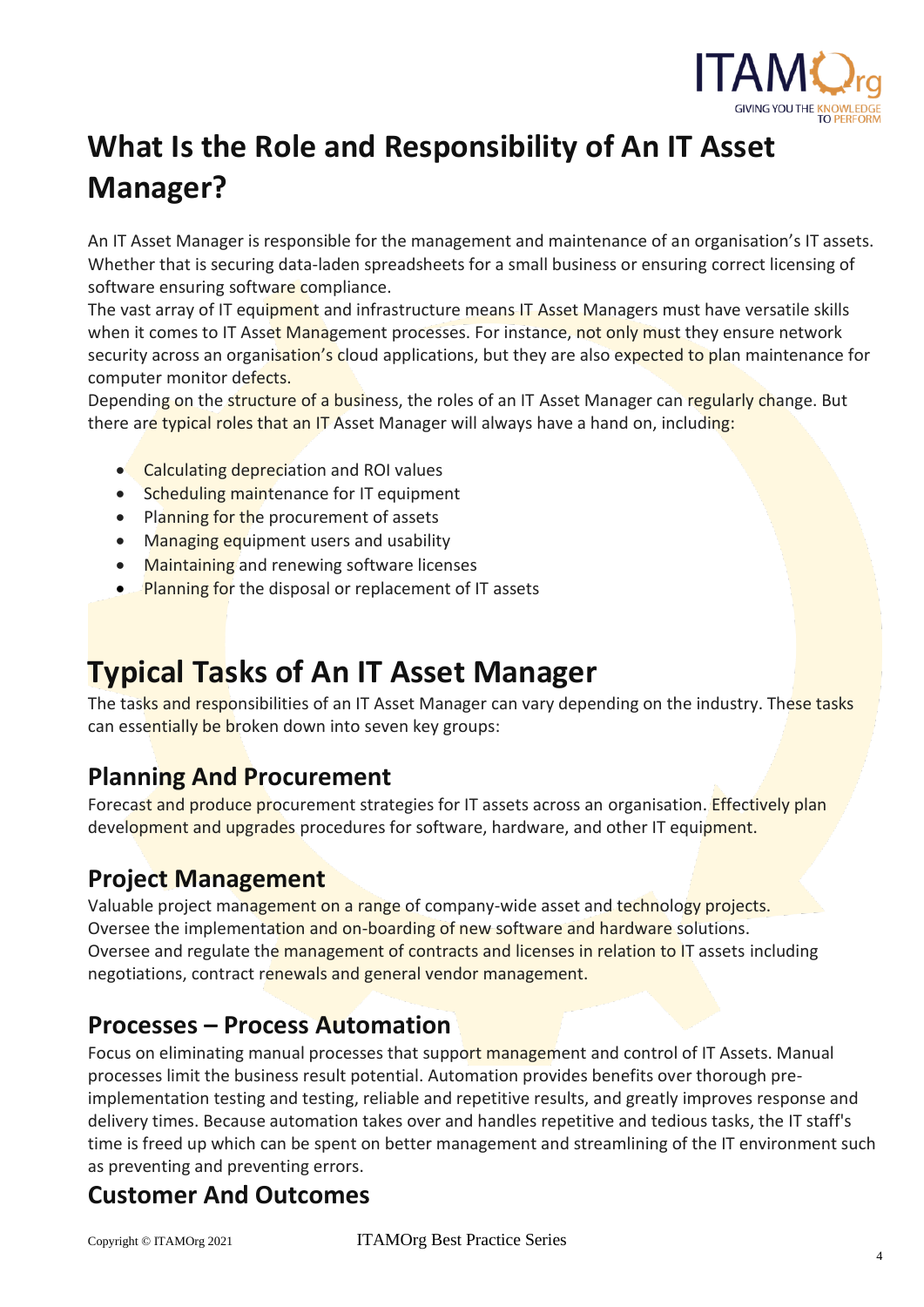

Be aware of who are the customers to IT Asset Management, what kind of outcome do they expect to receive from IT Asset Management? Be in touch with you customer to understand what they expect from IT Asset Management to do their job e.g. What kind of information and what information level do IT Security Management need from IT Asset Management to be in control and compliant? And what data and information do the IT Service desk need to support the management and control of IT Assets to be able to support the users?

Do the mapping of your customers and their expectations: it is an important task for the IT Asset Manager to help setting expectations and requirements.

#### **Technical Support**

Work with third-party vendors to streamline and optimize software and hardware delivery, resolve bugs, and implement updates and improvements to IT assets. Ensure strong collaboration with other teams and departments. Ensure support for others in teams with the day-to-day administration and processing of IT assets. Ensure and support with a good foundation for effective management of security tools and all, if any, security protocols.

#### **Management Of IT Assets**

The IT Asset Manager is primarily responsible for the management of assets and inventory as well as being advisor and supportive in relation to maintenance planning and repairs. Presentation of important data on asset management and reports to managers and teams outside and within the organisation.

Development and implementation of IT Asset Management policies, procedures, and processes. Including identification, maintenance of liability and location of assets. Management of forecasts and budgeting as well as planning of financial assets. Effective asset life cycle management to improve asset quality control, including software, hardware, and cloud technologies.

#### **People Care and Team Optimisation**

By analyzing the roles and tasks of the individuals and teams involved in the IT Asset Management activities there must be a variety of skills to be successful. And as IT assets and technology evolve, an IT Asset Manager needs to ensure their knowledge and skills are up to date and their job can be significantly easier by having the right skills and competencies.

### **High-Level IT Asset Manager Role**

#### **Understand The Industry**

IT Asset Managers must be aware of specific circumstances and requirements that pertain to the organisation in

which they work. Whether it is the need for a specific maintenance report or the way an asset is to be stored, or how an asset is to be disposed of and focus on the best and most appropriately appropriate way of working. A good IT Asset Manager focuses on making the processes manageable and large for the company. This knowledge can help to map systems and plan the use of asset management software in connection with other IT tools that together can support in the management and control of IT Assets. An